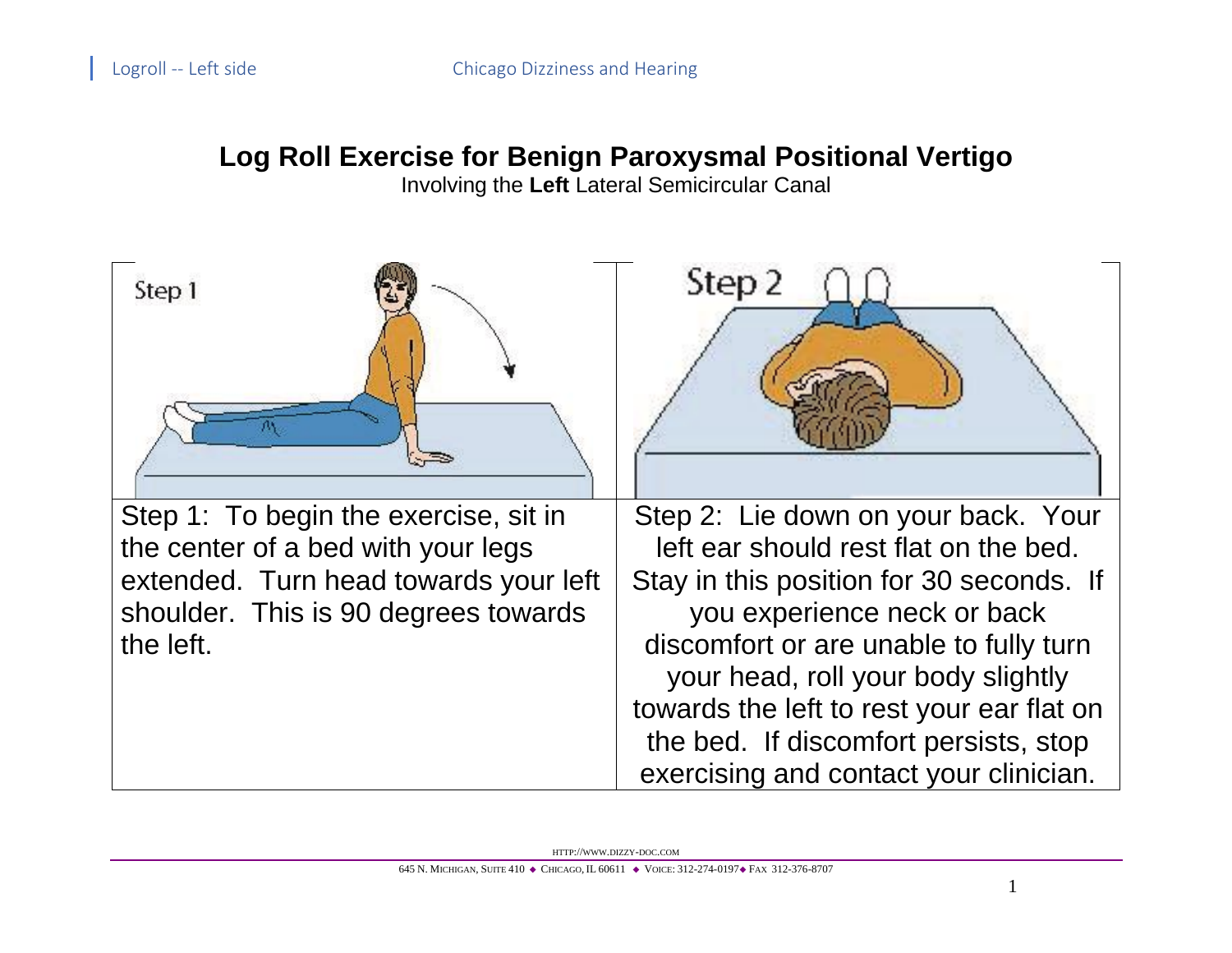| Step 3                                                                                                                                     | Step 4                                                                                                                                                                                                                                                                                                                                                        |
|--------------------------------------------------------------------------------------------------------------------------------------------|---------------------------------------------------------------------------------------------------------------------------------------------------------------------------------------------------------------------------------------------------------------------------------------------------------------------------------------------------------------|
| Step 3: Turn your head towards the<br>right so that your nose is pointed<br>towards the ceiling. Maintain this<br>position for 30 seconds. | Step 4: Turn your head towards your right<br>shoulder. This is 90 degrees towards the<br>right. Your right ear should rest flat on the<br>bed. Stay in this position for 30 seconds.<br>If you experience neck or back discomfort<br>or are unable to fully turn your head, roll<br>your body slightly towards the right to rest<br>your ear flat on the bed. |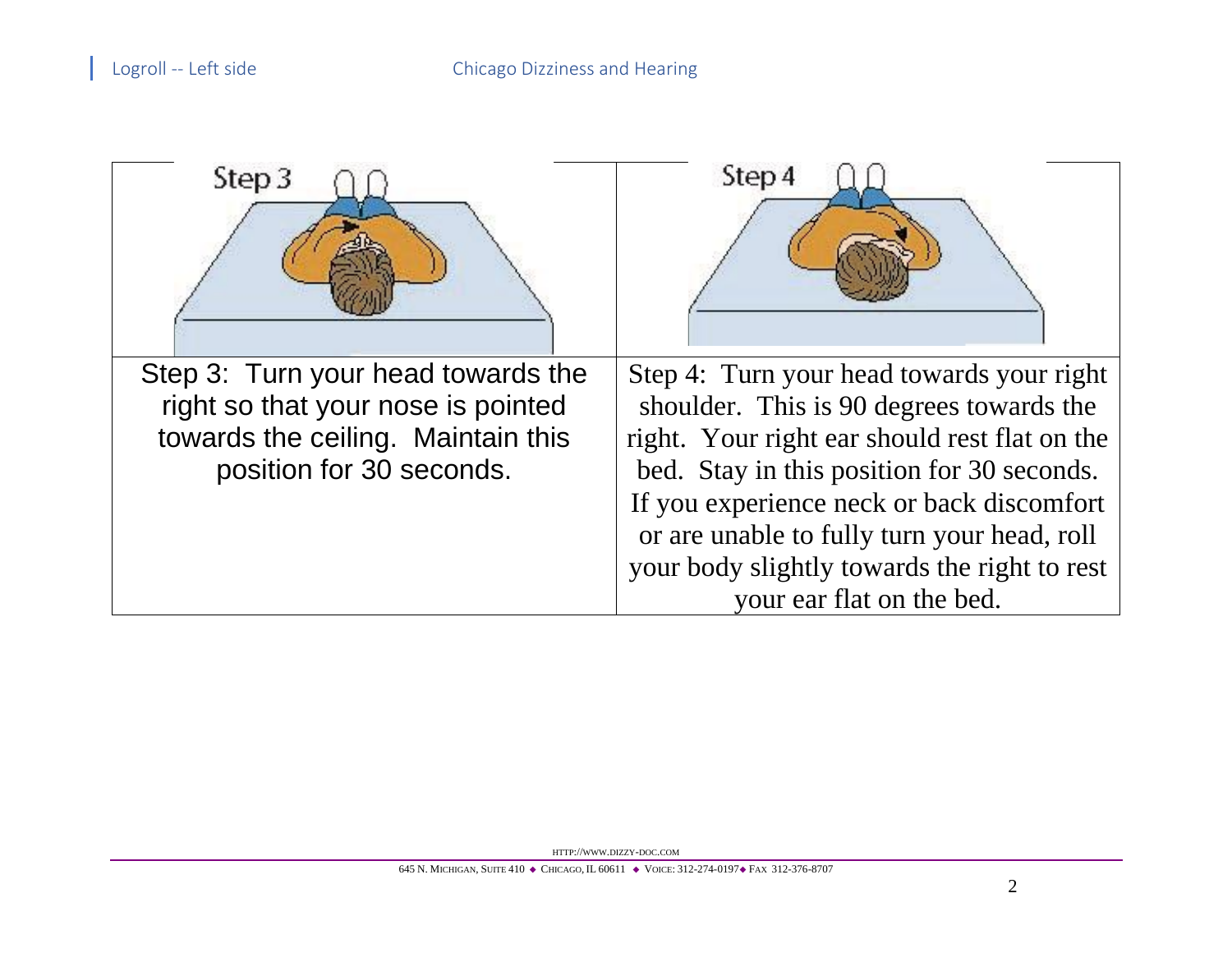| Step.                                                                                                                                                                                                                                     | Step 6                                                                                                                                                         |
|-------------------------------------------------------------------------------------------------------------------------------------------------------------------------------------------------------------------------------------------|----------------------------------------------------------------------------------------------------------------------------------------------------------------|
| Step 5: Turn towards the right and roll<br>onto your stomach. Your nose should<br>be pointed down towards the floor. You<br>may rest your forehead on your hands.<br>Do not tilt your head back. Stay in this<br>position for 30 seconds. | Step 6: Push up onto your left elbow<br>and sit-up. Stay in this position for 30<br>seconds or longer if necessary, until<br>your symptoms return to baseline. |

This is one repetition of the exercise. Perform 3 repetitions in a row of the exercise 1 time per day. Usually the evening is the best time. After doing the exercises, attempt to sleep with your left ear up.